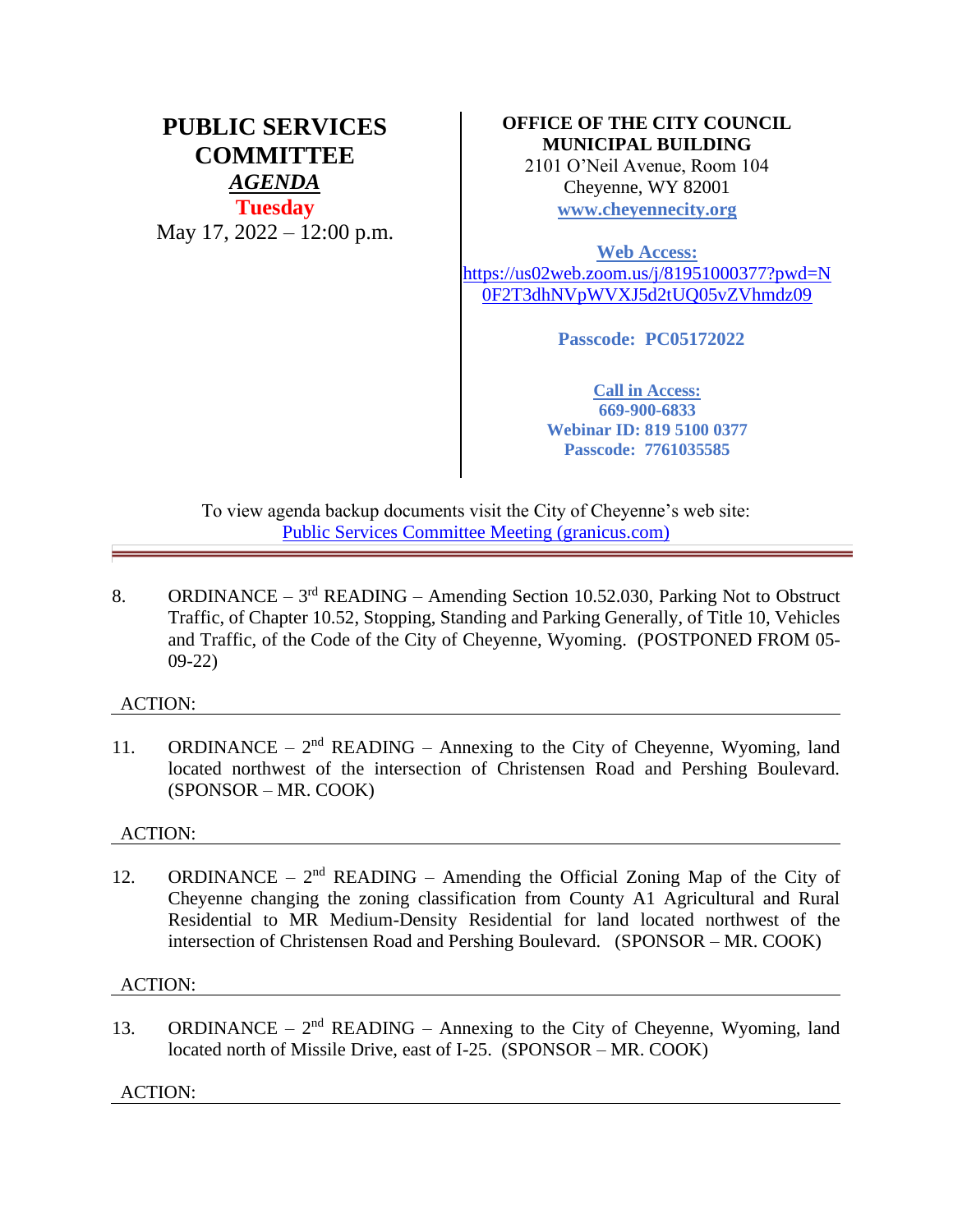14. ORDINANCE –  $2<sup>nd</sup>$  READING – Amending the Official Zoning Map of the City of Cheyenne changing the zoning classification from County LI Light Industrial to LI Light Industrial for land located north of Missile Drive, east of I-25. (SPONSOR – MR. COOK)

#### ACTION:

15. ORDINANCE –  $2<sup>nd</sup>$  READING – Annexing to the City of Cheyenne, Wyoming, land located north of High Plains Road, west of I-25. (SPONSOR – MR. COOK)

## ACTION:

16. ORDINANCE –  $2<sup>nd</sup>$  READING – Amending the Official Zoning Map of the City of Cheyenne changing the zoning classification from Swan Ranch PUD Unit Development to City Swan Ranch PUD Planned Unit Development (Ordinance No. 3989) for land located north of High Plains Road, west of I-25. (SPONSOR – MR. COOK)

#### ACTION:

17. ORDINANCE –  $2<sup>nd</sup>$  READING – Amending the Official Zoning Map of the City of Cheyenne changing the zoning classification from MUB Mixed-Use Business Emphasis to CB Community Business for land located northeast of the intersection of Dell Range Boulevard and Ridge Road. (SPONSOR – MR. COOK)

#### ACTION:

18. ORDINANCE –  $2<sup>nd</sup>$  READING – Amending the Official Zoning Map of the City of Cheyenne changing the zoning classification from CB Community Business to MR Medium-Density Residential for land located southeast of the intersection of Omaha Road and Pine Drive. (SPONSOR – MR. COOK)

#### ACTION:

19. ORDINANCE –  $2<sup>nd</sup>$  READING – Vacating a portion of the Goodnight Trail Roundabout, Sweetgrass, 1<sup>st</sup> Filing, City of Cheyenne, Laramie County, Wyoming (located along Goodnight Trail, between College Drive and Murray Road). (SPONSOR – MR. COOK)

## ACTION:

20. ORDINANCE –  $2<sup>nd</sup>$  READING – Vacating a portion of the Sweetgrass Drive Roundabout, Sweetgrass, 1<sup>st</sup> Filing, City of Cheyenne, Laramie County, Wyoming (located along Sweetgrass Drive, Between College Drive and Murray Road). (SPONSOR – MR. COOK)

#### ACTION: